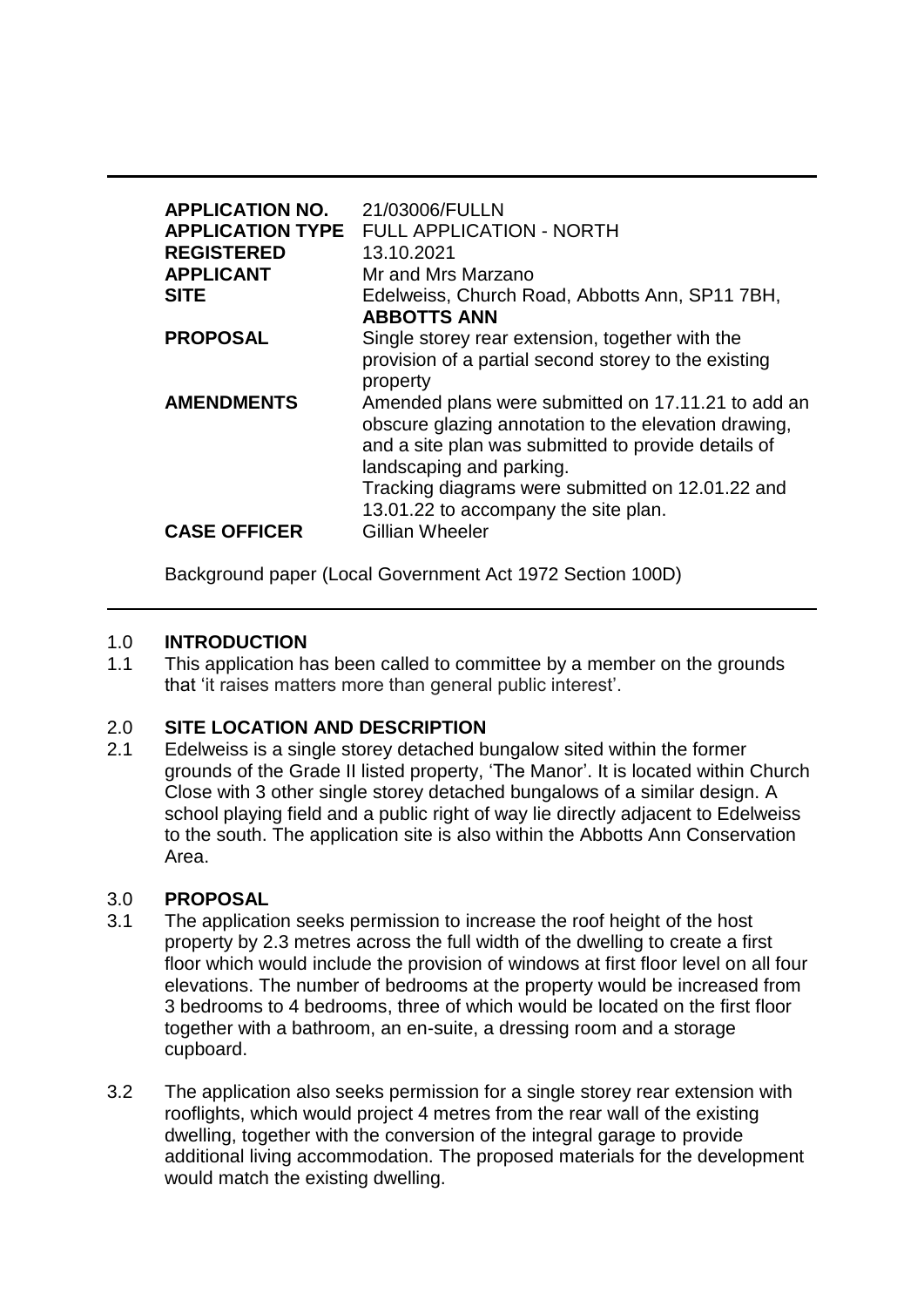3.3 Additional details have been submitted to support the application, including a parking and landscaping site plan, amended elevations to annotate the first floor bathroom windows as obscure glazed, and tracking diagrams for the proposed parking layout.

# 4.0 **HISTORY**

4.1 21/01900/FULLN - Single-storey rear extension, conversion of garage to living accommodation, and single storey first floor extension to create additional living space. Withdrawn 17.09.21.

# 5.0 **CONSULTATIONS**

# 5.1 **Design and Conservation**: **Objection**

Notwithstanding the minor changes made to the proposals since the previous application, the objection remains as described in respect of applications 20/00427/PREAPN and 21/01900/FULLN.

For ease of reference, the comments are summarised here as follows:

- The harm that resulted from the erection of four bungalows within the garden of the manor house was reduced by the fact that these new houses were single storey. Architecturally they are visually subsidiary to the larger two storey historic building.
- The addition of a further storey, particularly as Edelweiss is at a higher ground level than the listed building, would make Edelweiss more prominent in views from the road and considerably more dominant in the closer setting of the listed building, resulting in a building that would begin to compete with the dominance of the listed building within the wider site.
- The addition of a second storey to Edelweiss would affect the views from the playing fields to the south of the site across the roof tops to the tower of the Grade I listed parish church and the trees in and around the churchyard. The existing bungalow does not currently rise above the roof of the houses beyond, lower down towards the road, including the listed building.
- Most of the modern development along the northern boundary of the public open space is single storey which forms the overall character of the conservation area as viewed from this location. The proposed development would change this, and alter the balance between the modern foreground development and the historic buildings beyond, in a manner that is considered would be harmful.
- The existing housing development has a consistent and unassertive architectural character which is respectful to the setting of the listed house and the conservation area as a whole; a relationship that would be changed not for the better by the proposed development.
- The proposed development would therefore result in harm (less than substantial) to the significance of the heritage assets affected.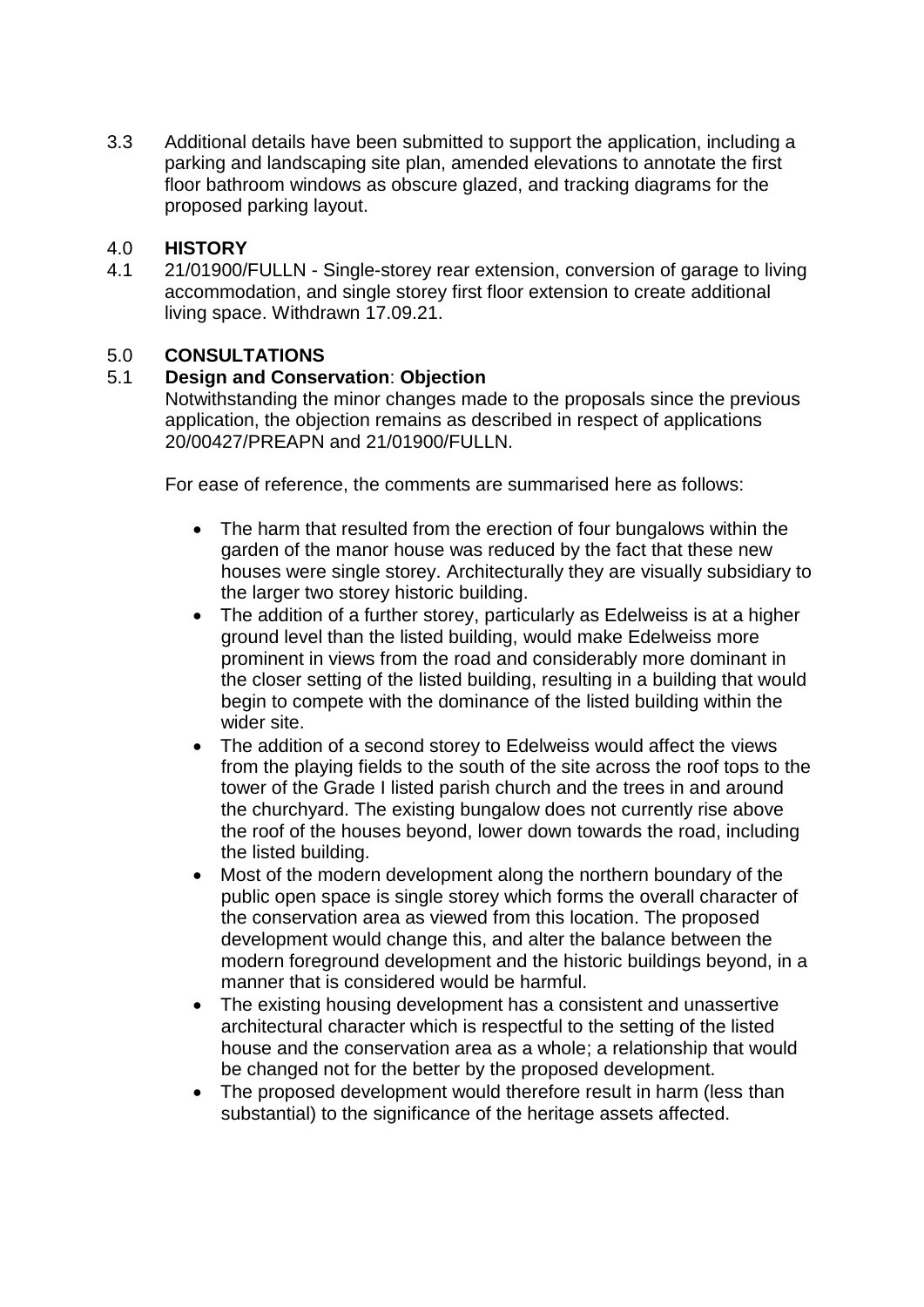- 5.2 **Trees**: **No Objection** subject to conditions. Comment raised.
	- Conditions are recommended to ensure that the development proceeds in accordance with the provisions of the arboricultural impact appraisal and method statement, and to ensure that all service routes, drain runs, soakaways or excavations remain wholly outside of the tree protective barrier.
	- There appears to be no change to the site that would affect the trees. The proposed parking is located on the existing drive which is already hardstanding.
	- However, concerns are raised regarding the future impact on the trees protected by a Tree Preservation Order if cars drive over the grassed area. Continuous use of the grassed area for passing or parking will cause compacting to the ground which is likely to cause detrimental damage to the trees.
	- The applicant should be made aware that damage to protected trees is an offence under The Town and Country Planning Act 1990. Failure to comply with the submitted vehicle tracking diagrams is likely to result in damage to the trees. Tree damage may lead to the prosecution of those causing or permitting the damage.

In relation to the second bullet point above, during subsequent correspondence the Tree Officer has confirmed that they do not object to the proposal as have shown how the vehicles can be parked and moved without need to expand the existing hardstanding.

# 5.3 **Landscape: No Objection** subject to conditions.

- An objection was initially raised regarding the lack of a site plan confirming retention of the existing hedgerow. The objection was withdrawn upon receipt of a site plan.
- Conditions are recommended to secure the existing boundaries and to assess the proposed building materials.

# 5.4 **Highways**: **No Objection**.

- Subject to Test Valley Borough Council in their capacity as local parking authority being satisfied that the level of parking provision falls in line with adopted standards.
- Highways were re-consulted on the additional tracking diagrams, and stated that whilst they have not been drawn using software of an accepted standard of accuracy, the highways officer has tested an alternative manoeuvring scenario and demonstrated that there is sufficient space for three vehicles to manoeuvre.

# 5.5 **Ecology: No Objection** subject to conditions and case officer approval.

 The development will result in the loss of an occasional day roost for common pipistrelle bats. A European Protected Species licence will therefore need to be obtained from Natural England. It is for the case officer to assess whether the development would be likely to be granted an EPS licence regarding the public benefits of the proposal and whether or not the extension could be sited elsewhere.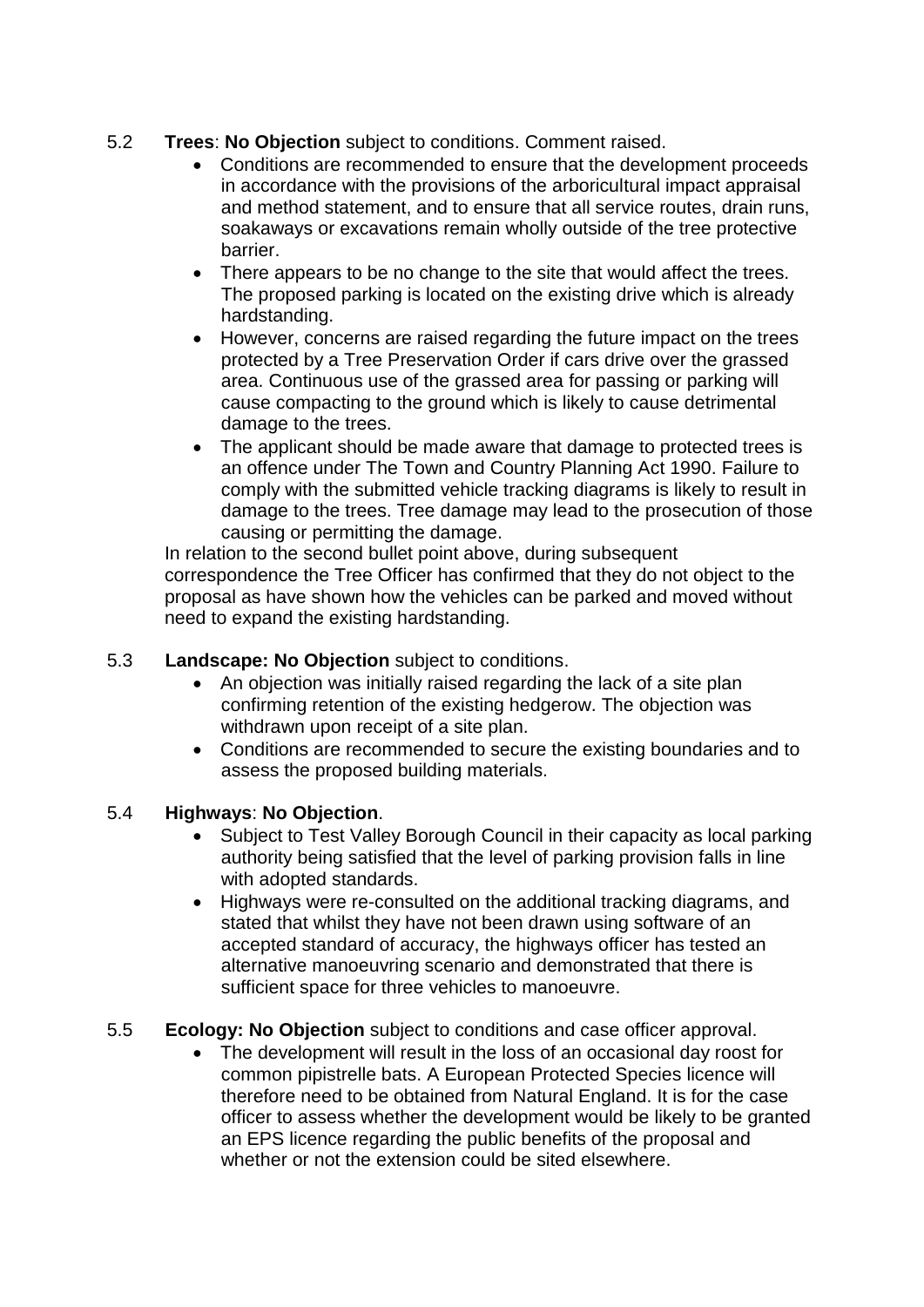Conditions are recommended to ensure that the mitigation requirements and enhancement recommendations detailed in the Bat Emergence Survey are implemented, and to ensure that any external lighting will follow best practice guidelines.

# 5.6 **Andover Ramblers Association: No Objection**

The proposed changes should have no impact on the users of this path.

5.7 **Hampshire County Council Countryside Service: No Objection** The footpath is unaffected by the proposals.

#### 5.8 **Hampshire Archaeology: No Comment**

In view of the small scale of the proposal no archaeological issues are raised.

## 6.0 **REPRESENTATIONS** Expired 15.12.2021

## 6.1 **Abbotts Ann Parish Council: Objection**

The development will have a detrimental effect on the character of the local area, and will have an adverse visual impact, particularly on the landscape and locality.

- 6.2 Three letters have been received from neighbouring properties, one objecting to the proposals, and two supporting the proposals. Their comments have been summarised as follows:
- 6.3 East Manor House: Objection.
	- The proposed increase in height of the property would result in an increased sense of enclosure, it will dominate in scale, affect the level of direct sunlight and be dominant and overbearing to the character and setting of our property.
	- East Manor House is already approximately 2m lower than Edelweiss at ground floor level and an increase in height of 50% would be significant and vastly increase our sense of enclosure.
	- The proposed increase in height would affect the visual amenity of the 4 south facing windows which have an outlook towards Edelweiss, whose roofline already has a significant presence in the outlook from these rooms.
	- Half of the garden of East Manor House is more than 2m lower than the ground floor of Edelweiss and would therefore be significantly impacted by the increased height proposed.
	- The roof height of East Manor House and Edelweiss are currently roughly the same due to the fact that that Edelweiss is at the top of the slope of Church Close, therefore increasing the roof height will mean Edelweiss will become overbearing to East Manor House and the other properties in Church Close.
	- The original planning permission for two storey properties prior to the erection of the bungalows in 1985 was rejected on the basis they would be too dominant to the setting and character of The Manor and East Manor House.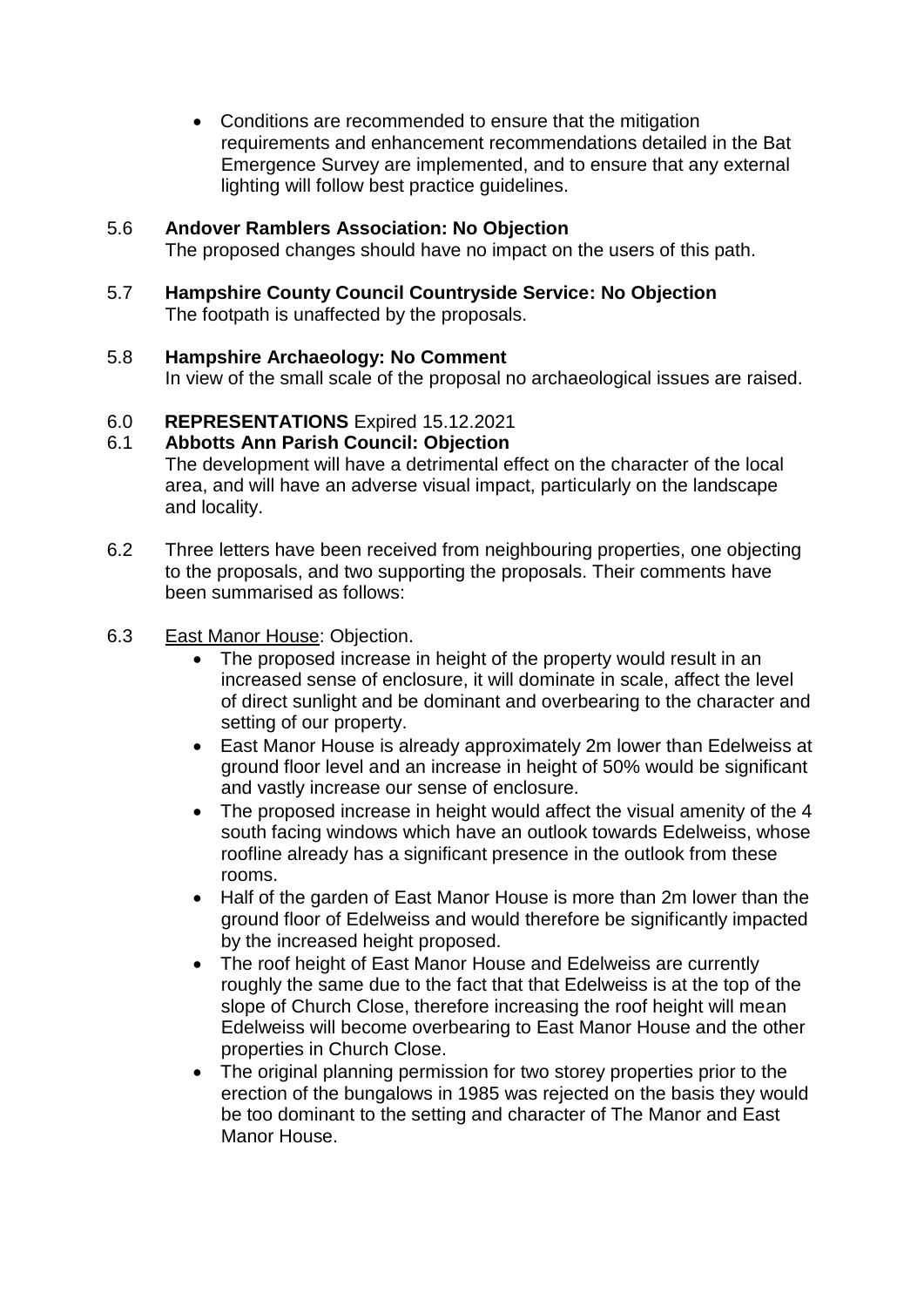- The proposed second storey extension to Edelweiss will be unsympathetic in scale and dominate Church Close and would further diminish the character of East Manor House.
- The extension should be subordinate to the host dwelling, this is fundamental policy relating to residential extensions. Any extension to form a first floor above a bungalow will be contrary to local plan policies.
- 6.4 Halcyon: Support.
	- Character of the area, crime and community safety and design.
	- The revised application makes further concessions to the opinions of the conservation department.
	- The design is extremely well thought through and considers the architecture and environment, not only of the other bungalows and the manor house, but also the wider architecture of the village in general.
	- No issues would be caused to Halcyon.
	- The proposals will positively contribute to all the properties in Church Close and the neighbourhood.
	- All attempts at dialogue between the applicants, planning consultants and the planning office have been met with silence.
- 6.5 9 Manor Close: Support.
	- There are many properties overlooking the green from Manor Close and Catherine's Walk so this would be in-keeping.
	- There is a large, high property at the end of Katherine's Walk which is of significant height, therefore the proposed minimal increase of Edelweiss should not be deemed excessive.
	- The design, materials, height and dormer style are drastically different from the nearby period dwellings and therefore would not detract from their significance or stature.
	- The proposed property is in-keeping with the materials already used in Church Close.
	- Going up the small amount proposed would not change the light availability for nearby properties.
	- The windows upstairs are not intrusive to other properties.
	- The owners have drastically improved the look of the property with the approved removal of rotting trees and the construction of smart fencing.
	- Should the proposed development not be granted then the residents would leave the village resulting in increased trips by car for school and work.
	- The applicants are active members of the community and genuinely care about the village.

# 7.0 **POLICY**

- 7.1 Government Guidance
	- National Planning Policy Framework (NPPF) National Planning Practice Guidance (NPPG)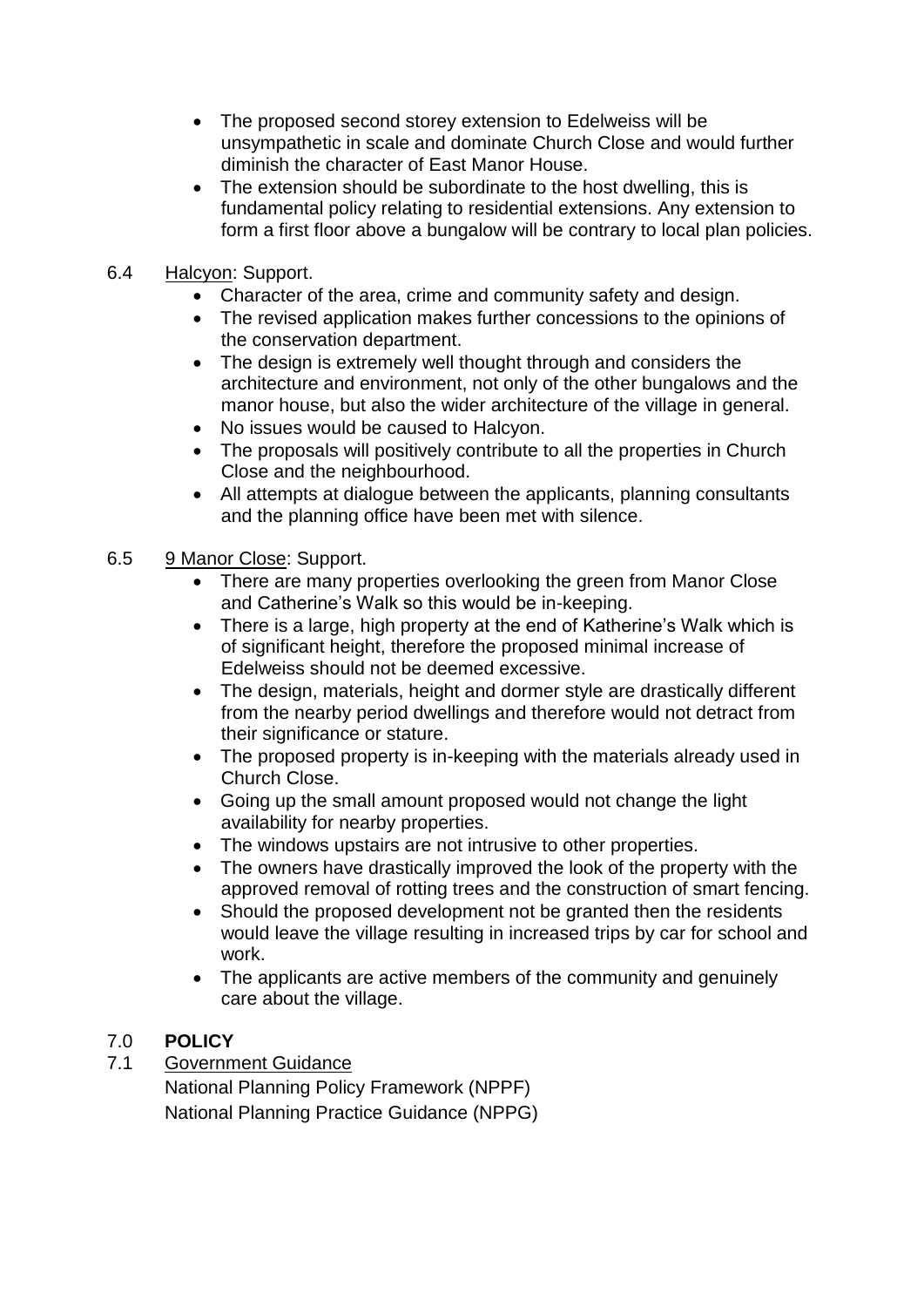7.2 Test Valley Borough Revised Local Plan (2016)(TVBRLP)

Policy SD1 – Presumption in Favour of Sustainable Development Policy COM2 – Settlement Hierarchy Policy E1- High Quality Development in the Borough Policy E2 – Protect, Conserve and Enhance the Landscape Character of the **Borough** Policy E5 – Biodiversity Policy E9 - Heritage Policy LHW4 – Amenity Policy T1 – Managing Movement Policy T2 – Parking Standards

7.3 Supplementary Planning Documents (SPD) Abbotts Ann Conservation Area Character Appraisal Abbotts Ann Village Design Statement

# 8.0 **PLANNING CONSIDERATIONS**

- 8.1 The main planning considerations are:
	- Principle of development
	- Impact on the character and appearance of the area
	- Impact on amenity of neighbouring property
	- Impact on ecology
	- Impact on heritage
	- Impact on parking provision

# 8.2 **Principle of development**

The site lies within the Abbotts Ann settlement boundary as defined on the Inset Maps of the TVBRLP. In accordance with Policy COM2 of the TVBRLP development is permitted provided that the proposal is appropriate to the other policies of the Revised Local Plan. The proposal is assessed against the relevant policies below.

# 8.3 **Impact on the character and appearance of the area**

Policy E1 of the TVBRLP states that development will be permitted if it integrates, respects and complements the character of the area in which the development is permitted, in terms of layout, appearance, scale, materials and building styles.

8.4 The immediate vicinity is characterised by a group of four relatively modern bungalows of a similar design and appearance, located around the Grade II listed building East Manor House. The ground level rises from north to south, resulting in the bungalows to the south of Church Close having more prominence than the other bungalows within Church Close when viewed from the public right of way to the south of the site, from Church Road to the north of the site, and from Church Close itself.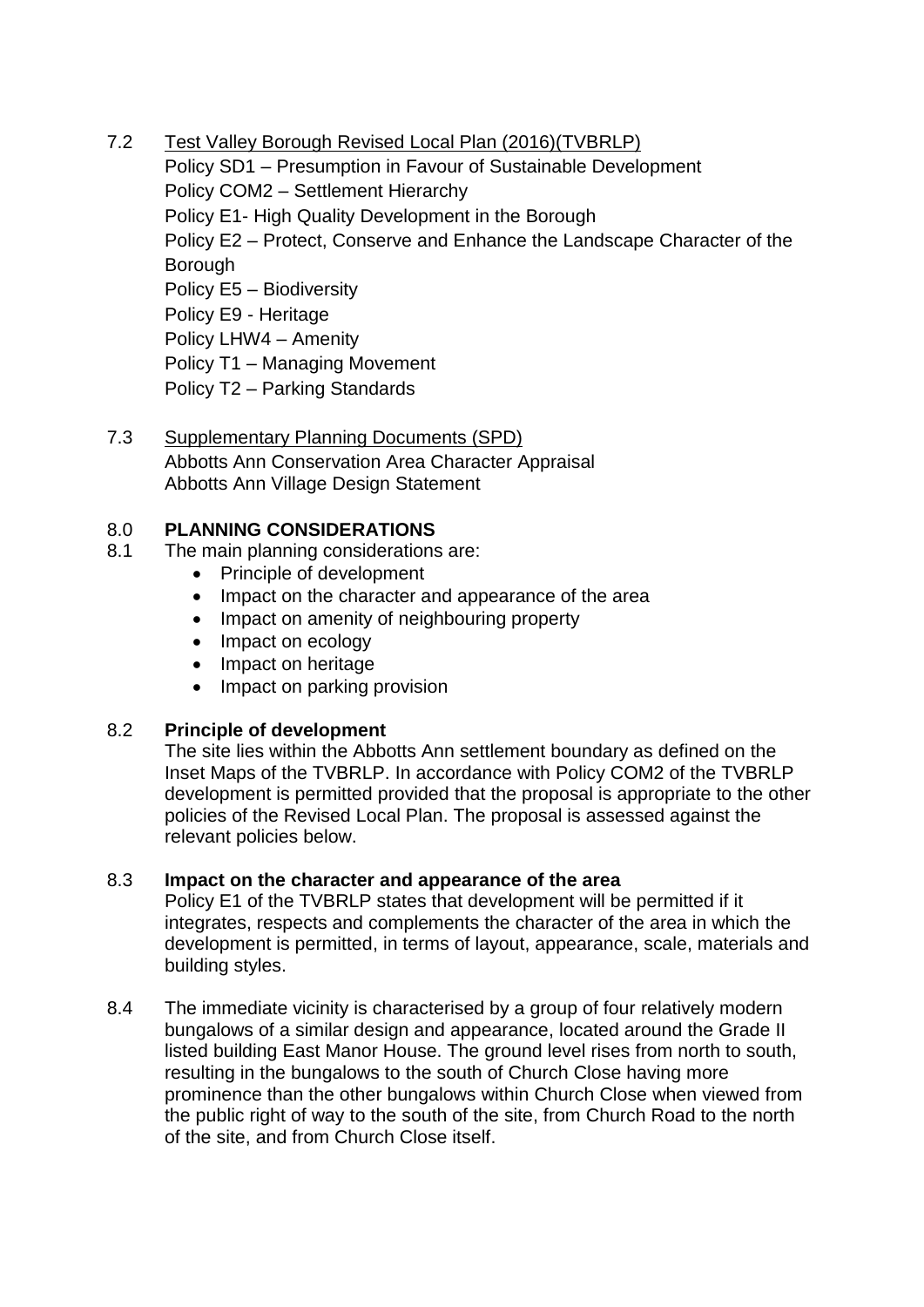- 8.5 Edelweiss would, as a result of the proposed development, have a large, visually prominent roof form in comparison to the adjacent bungalows, particularly as it is located at a higher ground level in relation to them. Views from pedestrians along the public right of way to the south would be drawn towards Edelweiss' overly dominant increased height and mass, detracting from views of the landscape in this location on the edge of the countryside.
- 8.6 The addition of a first floor to Edelweiss, resulting in an increase in roof height of 2.3 metres, located at the highest point of Church Close, would therefore be incongruous within the street scene, as it would not respect the prevailing built form of the properties within the immediate area, which are single storey. Furthermore, this increased height would be very apparent, particularly from the entrance to Church Close from Church Road. This public view provides clear views of Edelweiss sited at the top of the hill. The enlarged dwelling would therefore appear overly dominant from this perspective.
- 8.7 Impact on Heritage

The site lies within the Abbotts Ann Conservation Area which is a designated heritage asset, and therefore consideration must be given to the desirability of preserving or enhancing the character and appearance of the Conservation Area as set out in section 72 of the Planning (Listed Buildings and Conservation Areas) Act 1990.

- 8.8 East Manor House is Grade II listed and lies to the north of Edelweiss. It is attached to the Grade II listed dwelling The Manor. The conservation area and the listed buildings are both heritage assets. Policy E9 of the TVBRLP states that heritage assets are irreplaceable and should be retained wherever possible.
- 8.9 The Abbotts Ann Conservation Area Character Appraisal describes Church Close as:

*"A small development of modern red-brick bungalows on an elevated site overlooking The Old Manor and the church".* 

The Abbotts Ann Village Design Statement states that:

*"Most of the more modern houses have blended into the old village and allowed Abbotts Ann to retain its picturesque character*". It goes on to say that:

"*It is important that in any new development, the houses harmonise with the style, scale and materials of the older houses in the immediate area. Smaller houses are preferred, with a form to match the existing properties… Low roof lines to match existing cottages are of particular importance …and low rooflines should be maintained where possible".*

8.10 The addition of a first floor to Edelweiss would significantly raise the existing low roofline of the dwelling by 2.3 metres across the full width of the dwelling, and would result in a two-storey 4 bedroomed dwelling in an area where smaller houses are preferred, contrary to the Abbotts Ann Village Design Statement.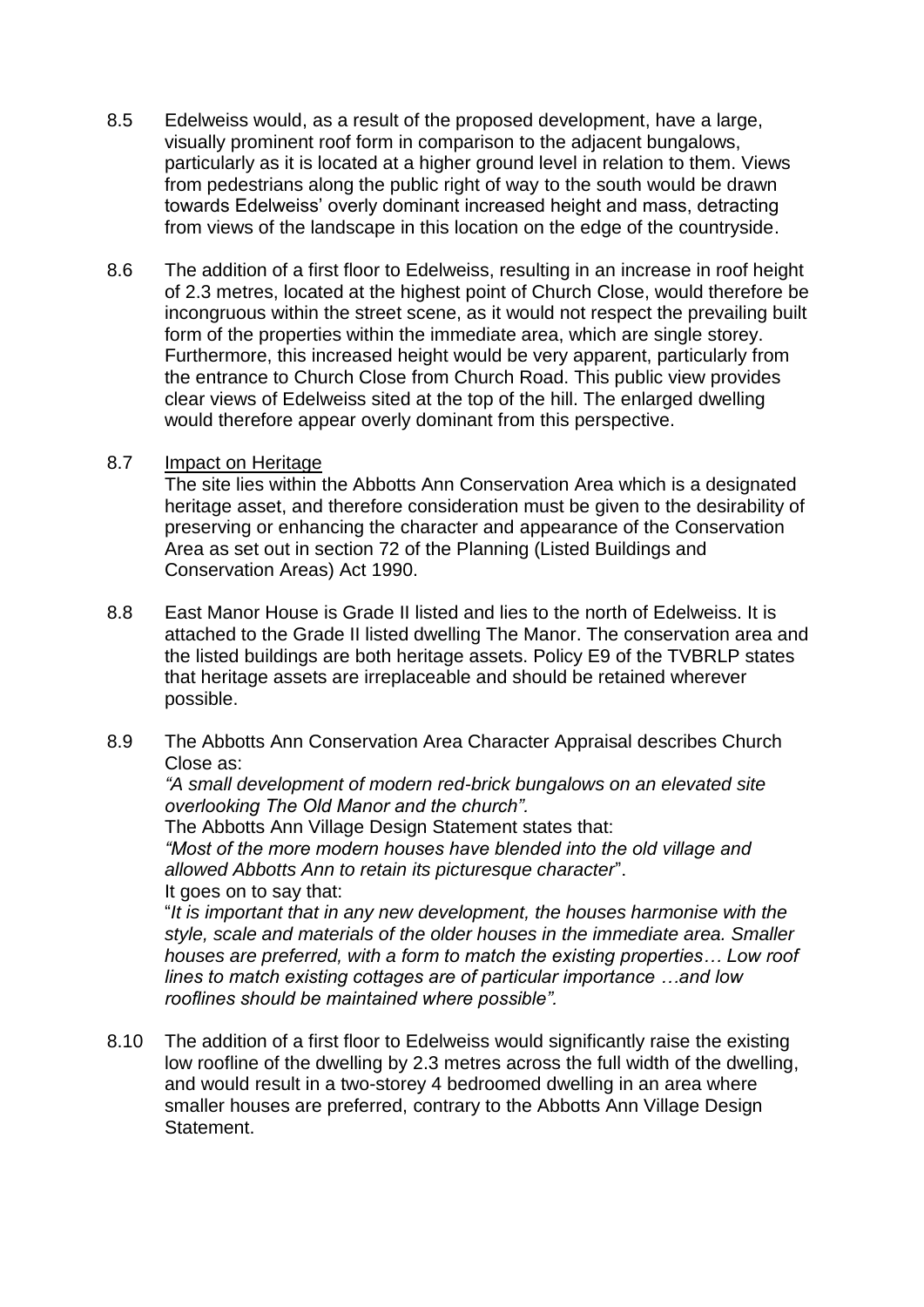- 8.11 Furthermore, the increased height of the dwelling would obstruct views of the conservation area from the public right of way and the playing field to the south, both of which are adjacent to Edelweiss, and would change the character of this part of the conservation area from one of predominantly single storey dwellings.
- 8.12 The addition of an additional storey to Edelweiss within the setting of the listed buildings, The Manor and East Manor House, would reduce their significance and the ability to understand the historical context of these listed buildings. The Design and Conservation Officer concludes that the proposals would result in less than substantial harm to the heritage assets.

## 8.13 Trees

There are a number of trees within Church Close which contribute to the verdant character of the area, and which can be seen from the public right of way, and therefore also contribute to the wider landscape character of the area. Three trees located to the east of the dwelling, within the curtilage of the application property, are protected by Tree Preservation Orders.

- 8.14 No trees are proposed to be removed as part of these proposals. Conditions have been recommended should approval be granted to ensure that the trees are protected during construction. Following re-consultation on the additional parking information submitted in mid-January, concerns were raised by the Tree Officer regarding the future impact on the trees if cars drive over the grassed area immediately adjacent to them.
- 8.15 A condition requiring the retention of the parking and turning area could be imposed on any decision to grant permission to help deter damage to the roots of these nearby trees, and the Tree Officer is supportive of this. Consequently there is no objection to the application on tree grounds.

#### 8.16 Public Benefits

As identified in the above paragraphs, the proposed development would result in less than substantial harm to both the Abbotts Ann Conservation Area and the setting of a Listed Building. In these circumstances, paragraph 202 of the NPPF requires that:

"*Where a development proposal will lead to less than substantial harm to the significance of a designated heritage asset, this harm should be weighed against the public benefits of the proposal*."

No public benefits of the proposal have been identified by the applicants to outweigh the harm described above.

8.17 The proposals are therefore contrary to the NPPF, policies E1, E2 and E9 of the TVBRLP, the Abbotts Ann Conservation Area Character Appraisal and the Abbotts Ann Village Design Statement.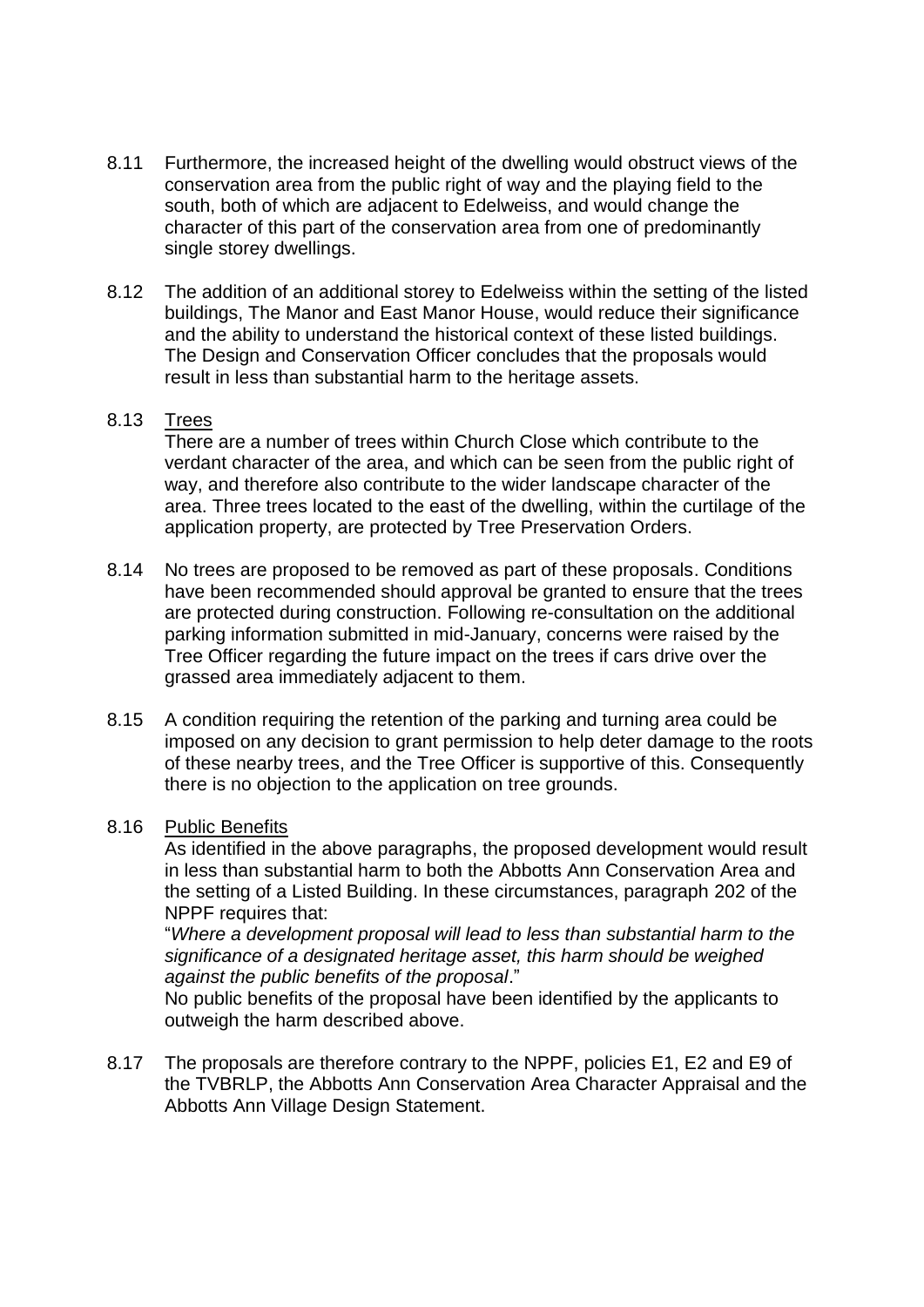# 8.18 **Impact on amenity of neighbouring property**

Policy LHW4 of the TVBRLP states that development will be permitted provided that it provides for the privacy and amenity of its occupants and those of neighbouring properties, and provided that it does not reduce the levels of daylight and sunlight reaching new and existing properties or private open space to below acceptable levels.

- 8.19 Concerns were initially raised regarding the provision of first floor bathroom windows on the north and south elevations and the potential impact on the privacy and amenity of Halcyon and East Manor House and on the users of the public right of way and the public open space, in addition to the occupants of the dwelling. The plans have now been amended to ensure that these windows would be obscurely glazed.
- 8.20 The proposed increase in height of the roof by 2.3 metres would create some additional shadow to the front of Halcyon to the north west of the application site. However, this small increase in the length of the shadow throughout the day would not be considered sufficient to warrant a refusal of the application on amenity grounds.
- 8.21 The first floor windows on the east and west elevations are a sufficient distance from neighbouring dwellings to avoid any overlooking. Edelweiss is approximately 23 metres from Church View to the east, and approximately 32 metres from The Herons to the East. The proposed single storey extension would be sited to the southern end of the existing dwelling away from Halcyon, and no amenity concerns are raised in this respect.
- 8.22 By virtue of the size (bulk and mass) and design of the proposal, its juxtaposition relative to neighbouring properties, and the nature of the intervening boundary treatment, the proposal would not give rise to an adverse impact on the living conditions of neighbouring properties by virtue of loss of daylight, sun light or privacy. The proposal is therefore in accordance with Policy LHW4 of the TVBRLP.

## 8.23 **Impact on ecology**

The submitted bat survey requires that an ecologist supervise the construction of the development and provide a tool box talk. It also requires that a bat box be provided, and two bat tubes. The applicant or agent must ensure that a licenced ecologist visits the site on completion of the development and advises the Local Planning Authority that works have been completed in accordance with the mitigation statement and conditions. Any external lighting must follow best practice guidelines, and the survey also sets out measures to avoid impacts to wildlife during construction. The enhancement recommendations of the survey require provision of a bird brick and nesting boxes.

8.24 The Ecology Officer has raised no objection to the proposed development, subject to conditions and also to case officer approval. The development would result in the loss of an occasional day roost for common pipistrelle bats. A European Protected Species licence for the development would therefore need to be obtained from Natural England.